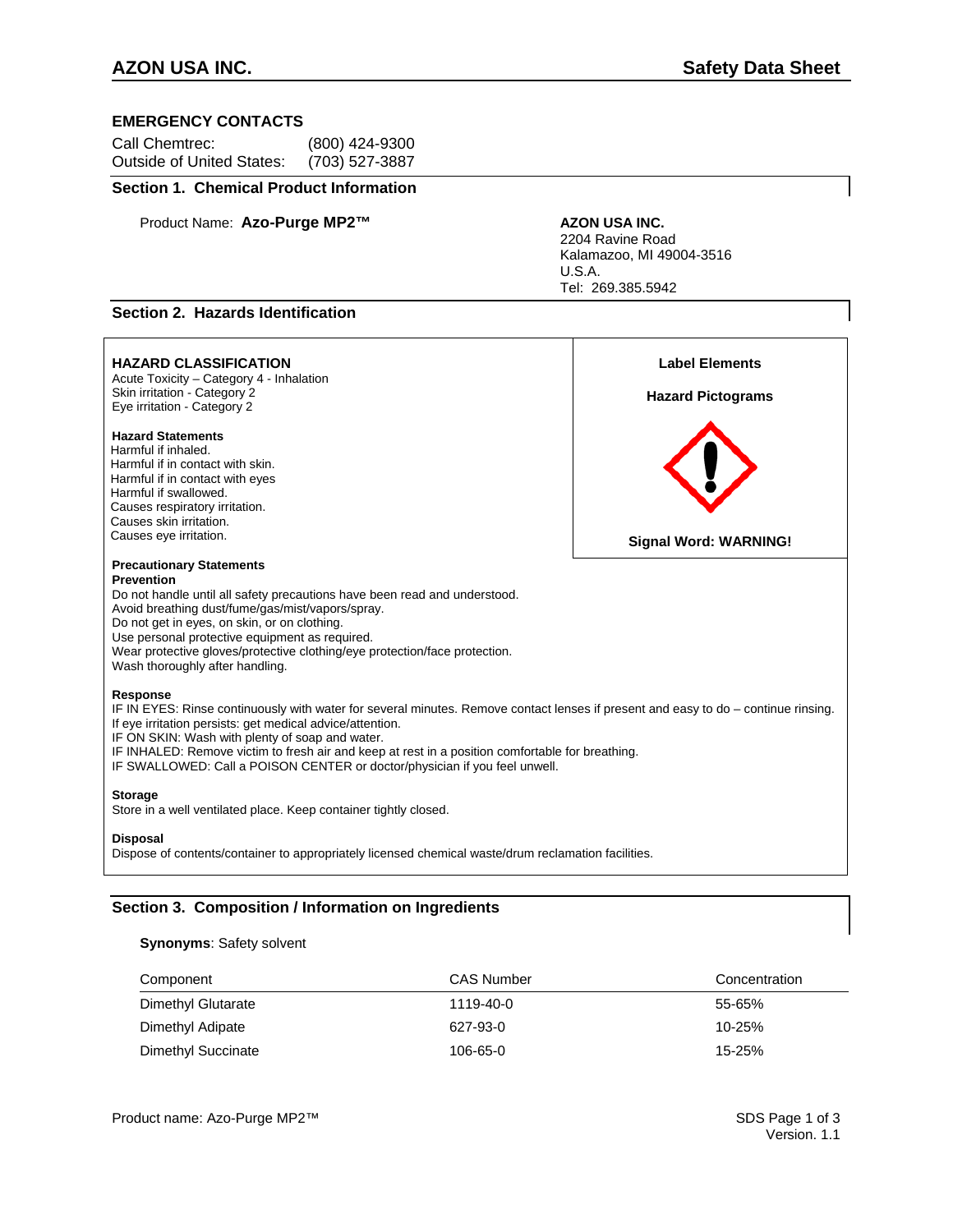# **Section 4. First Aid Measures**

| First Aid for Eyes:                           | Flush with plenty of water, preferably lukewarm for at least 15 minutes, holding eyelids<br>open all the time. Get medical attention if problems persist.                         |  |
|-----------------------------------------------|-----------------------------------------------------------------------------------------------------------------------------------------------------------------------------------|--|
| First Aid for Skin:                           | Remove contaminated clothing. Wash affected skin thoroughly with soap and water.<br>Wash contaminated clothing thoroughly before reuse.                                           |  |
| First Aid for Inhalation:                     | Move to an area free from risk of further exposure.                                                                                                                               |  |
| First Aid for Ingestion:                      | Call a POISON CENTER or doctor/physician if you feel unwell. Rinse mouth.                                                                                                         |  |
| <b>Section 5. Fire Fighting Measures</b>      |                                                                                                                                                                                   |  |
| Flash Point:                                  | 212 °F (100 °C)                                                                                                                                                                   |  |
| <b>Extinguishing Media:</b>                   | Dry Chemical; Carbon Dioxide; Water spray for large fires.                                                                                                                        |  |
| <b>Explosive Limits:</b>                      | UEL-8.0 volume % in air; LEL-0.9 volume % in air                                                                                                                                  |  |
| Special Instructions:                         | Use water to cool containers. Full emergency equipment with self-contained breathing<br>apparatus and full protective clothing should be worn by firefighters.                    |  |
| <b>Section 6. Accidental Release Measures</b> |                                                                                                                                                                                   |  |
| Spills/Leaks Measures:                        | Product is slightly soluble in water. Dike spill area. Absorb with clay, sand, or other<br>commercial absorbant for disposal. If transportation spill call CHEMTREC 800-424-9300. |  |

## **Section 7. Handling and Storage**

Storage Temperature: 65 °F (18 °C) / 85 °F (30 °C); Do not exceed 120 °F.

# **Section 8. Personal Protection**

Eye Protection Requirements- Safety glasses with sideshields.

Skin Protection Requirement- Not normally required. Chemical resistant gloves recommended.

Ventilation Requirements- Local exhaust ventilation is recommended if vapors, mists, or aerosols are generated. Otherwise, use general exhaust ventilation.

Respirator Requirements- Not normally required.

#### **Section 9. Physical and Chemical Properties**

| <b>Physical Form:</b> | Liquid           |
|-----------------------|------------------|
| Color:                | Clear yellow     |
| Odor:                 | Slight           |
| <b>Boiling Point:</b> | Not determined   |
| Solubility in water:  | Slightly soluble |
| Specific gravity:     | 1.092            |
| Bulk density:         | 9.09 lbs/gal     |
| Vapor pressure:       | $0.2$ mmHg       |

# **Section 10. Stability and Reactivity**

Stability: This is a stable material.

Incompatibilities: Bases, oxidizers, acids.